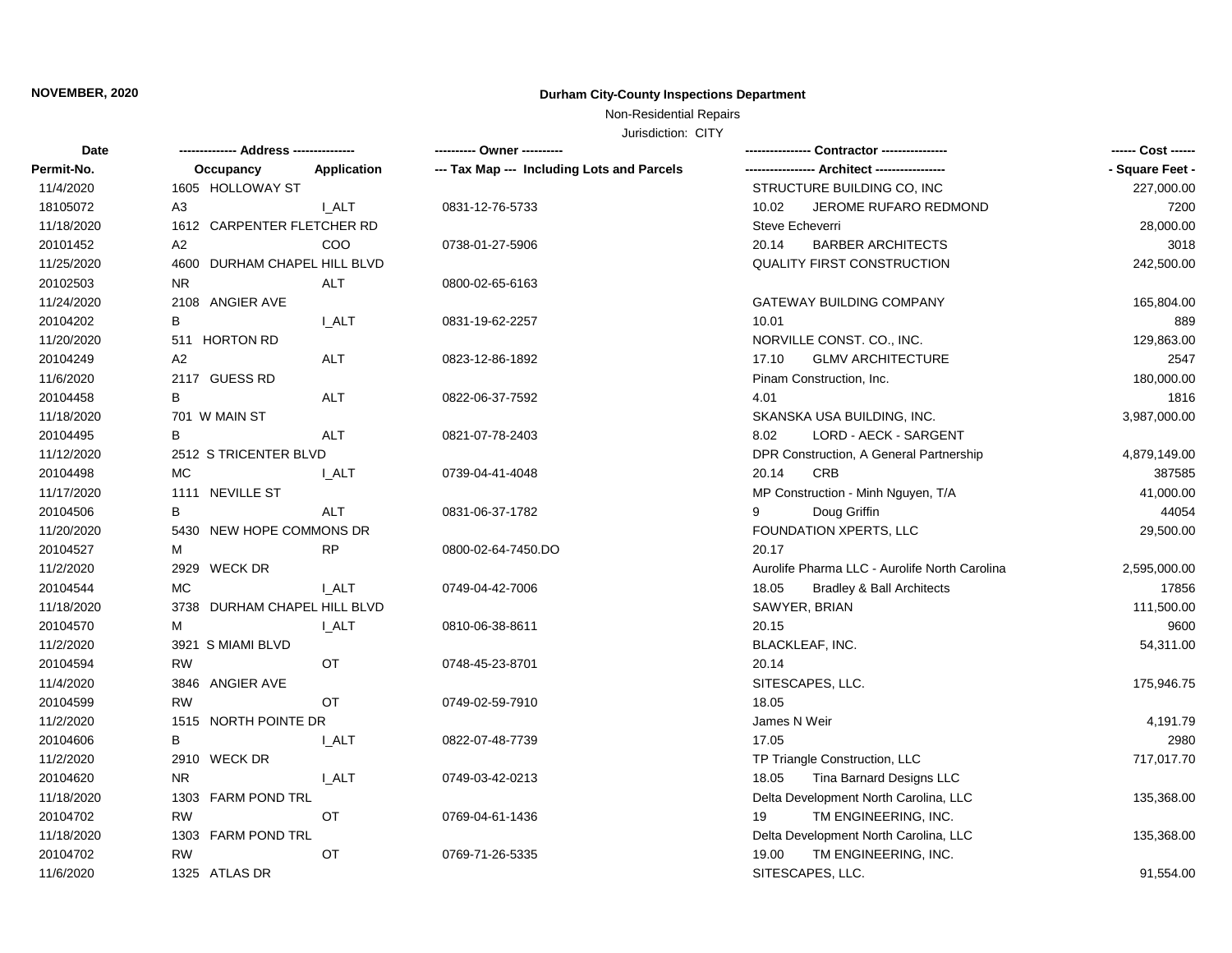# **NOVEMBER, 2020 Durham City-County Inspections Department**

Non-Residential Repairs

Jurisdiction: CITY

| <b>Date</b> |                       |              | --------- Owner ---------                  | Contractor ----------------               | ------ Cost ------ |
|-------------|-----------------------|--------------|--------------------------------------------|-------------------------------------------|--------------------|
| Permit-No.  | Occupancy             | Application  | --- Tax Map --- Including Lots and Parcels | --- Architect -----------------           | - Square Feet -    |
| 20104708    | <b>RW</b>             | OT           | 0860-03-20-2929                            | John McAdams Co                           |                    |
| 11/6/2020   | 1325 ATLAS DR         |              |                                            | SITESCAPES, LLC.                          | 176,163.00         |
| 20104709    | <b>RW</b>             | OT           | 0860-03-20-2929                            |                                           |                    |
| 11/3/2020   | 2609 N DUKE ST        |              |                                            | W.L. BISHOP CONSTRUCTION CO               | 190,988.00         |
| 20104717    | В                     | I ALT        | 0823-20-70-3639.000                        | <b>Griffin Architects</b><br>1.02         |                    |
| 11/16/2020  | 4731 NC 55 HWY        |              |                                            | Peak City Construction, Corp.             | 39,800.00          |
| 20104720    | A <sub>2</sub>        | <b>I_ALT</b> | 0738-03-12-2626                            |                                           | 2080               |
| 11/18/2020  | 1101 SLATER RD        |              |                                            | VISION CONTRACTORS, INC.                  | 159,890.00         |
| 20104766    | <b>NR</b>             | <b>ALT</b>   | 0747-04-54-7339                            | 20.14                                     |                    |
| 11/6/2020   | 1805 TW ALEXANDER DR  |              |                                            | WHITNEY CONTRACTING SERVICES LLC          | 1,434,872.00       |
| 20104792    | S <sub>1</sub>        | <b>ALT</b>   | 0749-03-90-9955                            | 20.14<br>Studio Z Architecture            | 31300              |
| 11/18/2020  | 1308 FAYETTEVILLE ST  |              |                                            | ENGINEERED CONSTRUCTION COMPANY           | 711,182.00         |
| 20104806    | A3                    | <b>I_ALT</b> | 0821-20-91-6920                            | <b>Vines Architecture</b><br>13.01        | 17738              |
| 11/6/2020   | 220 LEIGH FARM RD     |              |                                            | MCDONALD-YORK CONSTRUCTION                | 52,700.00          |
| 20104822    | B                     | ALT          | 0708-02-58-1780                            | 20.18                                     | 15260              |
| 11/18/2020  | 40 DUKE MEDICINE CIR  |              |                                            | DUKE UNIVERSITY HEALTH SYSTEM, INC.       | 126,297.00         |
| 20104827    | в                     | <b>LALT</b>  | 0811-07-57-6992                            | <b>BROCKWELL ASSOCIATES</b><br>15.01      | 1460               |
| 11/6/2020   | 1324 CAMPUS DR        |              |                                            | LECHASE CONSTRUCTION SERVICES, LLC        | 73,040.00          |
| 20104864    | В                     | <b>LALT</b>  | 0822-07-41-9440                            | 15.03                                     | 42306              |
| 11/18/2020  | 4418 S ALSTON AVE     |              |                                            | WILSON, C.T., CONST. CO.                  | 97,775.00          |
| 20104875    | Е                     | ADD          | 0738-03-24-2017                            | 20.14                                     | 684                |
| 11/18/2020  | 923 SNOW HILL RD      |              |                                            | WILSON, C.T., CONST. CO.                  | 86,825.00          |
| 20104878    | E.                    | <b>ADD</b>   | 0835-01-38-5641                            | 16.01                                     | 426                |
| 11/13/2020  | 220 LEIGH FARM RD     |              |                                            | MCDONALD-YORK CONSTRUCTION                | 1,398,543.00       |
| 20104887    | В                     | <b>I_ALT</b> | 0708-02-58-1780                            | <b>Fox Architects</b><br>20.18            | 15260              |
| 11/6/2020   | 2801 S MIAMI BLVD     |              |                                            | <b>Olympian Construction Company</b>      | 41,102.39          |
| 20104890    | м                     | I ALT        | 0749-04-63-2032                            | TORGERSON DESIGN PARTNERS<br>20.14        | 7225               |
| 11/18/2020  | 4021 STIRRUP CREEK DR |              |                                            | MCDONALD-YORK CONSTRUCTION                |                    |
| 20104919    | В                     | ALT          | 0748-02-69-3240                            | 20.14                                     | 5667               |
| 11/18/2020  | 100 ADELAIDE CIR      |              |                                            | Carolina Renovation and Maintenance, Inc. | 7,400.00           |
| 20104928    | U                     | <b>ALT</b>   | 0759-04-51-9056                            | 20.14                                     | 96                 |
| 11/18/2020  | 1318 E PETTIGREW ST   |              |                                            | Ericsson, Inc.                            | 15,000.00          |
| 20104960    | U                     | ADD          | 0831-32-17-1085                            | 14                                        | 252                |
| 11/13/2020  | 1111 W CHAPEL HILL ST |              |                                            | <b>GATEWAY BUILDING COMPANY</b>           | 100,654.00         |
| 20105003    | м                     | I ALT        | 0821-06-47-4543                            | PLAN A. ARCHITECTURE, PA<br>5             | 893                |
| 11/10/2020  | 4706 BRENTWOOD RD     |              |                                            | Michael J. Brooks                         | 500.00             |
| 20105018    | U                     | <b>RP</b>    | 0728-04-62-7076                            | 20.13                                     | 45                 |